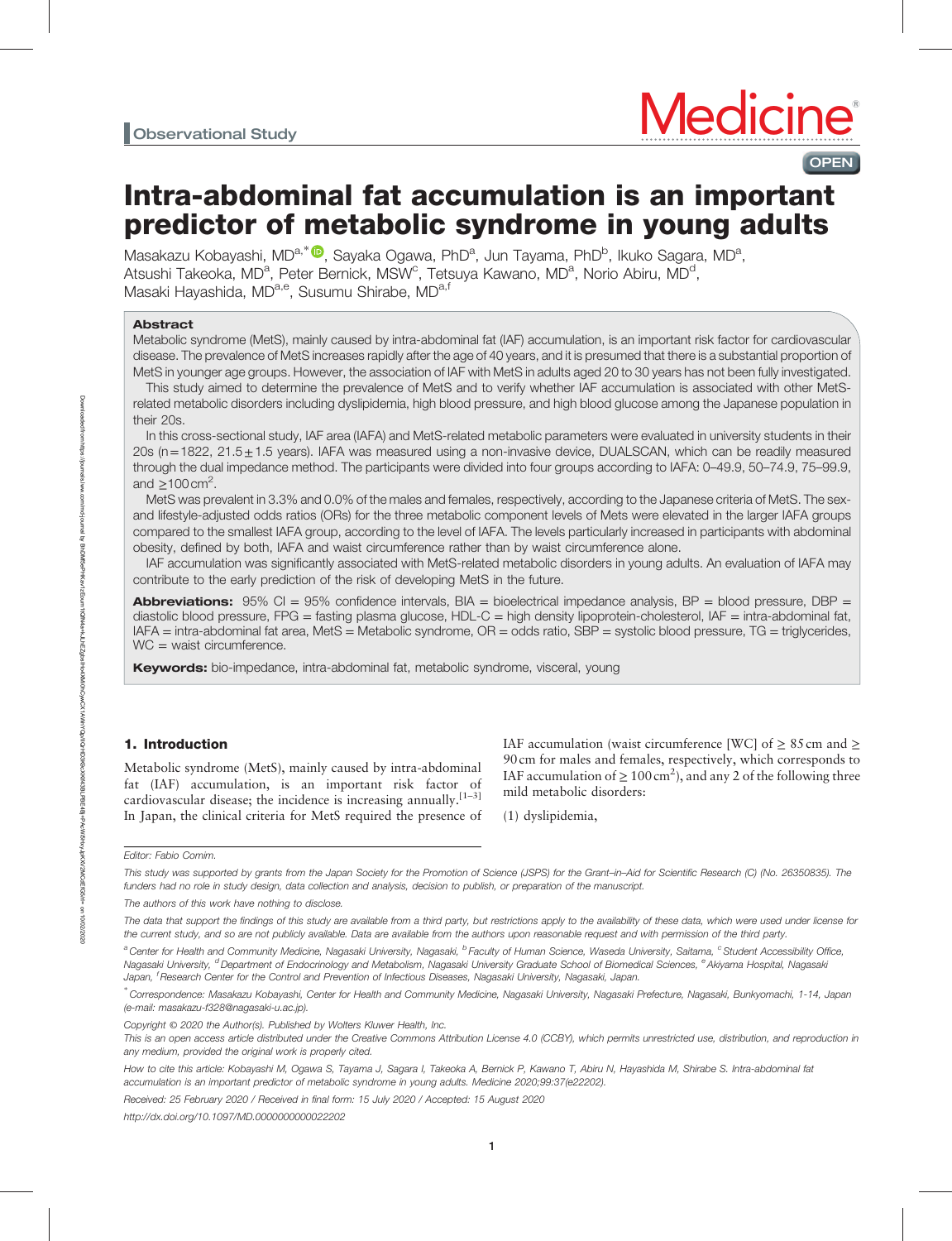- (2) increased blood pressure (BP), and
- (3) elevated fasting plasma glucose (FPG).<sup>[4,5]</sup>

At the WC cutoff point, the WHO and European criteria consider both, IAF accumulation and subcutaneous fat accumulation, while the Japanese criteria emphasize on IAF accumulation. The WC cutoff points are reversed in males and females in Japan, because the amount of subcutaneous fat is greater in females than in males with the same IAF; however, there is substantial individual variation.<sup>[5]</sup> While these criteria are well defined, the cut off points of some of the variables pertaining to the diagnostic items, such as WC, FPG level, and high-density lipoprotein-cholesterol (HDL-C) level are still controversial.<sup>[6]</sup> A Japanese study conducted between 2015 and 2017 reported that obesity was prevalent in 30.7% or 21.9% of males and females, respectively, and MetS was prevalent in 29.0% and 10.6% in the general adult population. Since the prevalence of MetS increases rapidly after the age of 40 years, it is presumed that there is a substantial proportion of individuals aged 20 to 30 years with pre-MetS, who are at high-risk of developing MetS. Although IAF accumulation is essential for the diagnosis of MetS in Japan, IAF has not been fully analyzed, particularly in young adults.

Abdominal computed tomography (CT) is the standard modality for evaluating IAF area (IAFA), but it has limitations due to radiation exposure problems, high cost, and the complexity of tracing the visceral fat region with the dedicated software. DUALSCAN is a non-invasive device, that can easily be used to measure the visceral fat through dual impedance analysis (dual bioelectrical impedance analysis [BIA]), and it has been reported to have good correlation with CT-measured IAFA. $^{[7]}$ 

This study aimed to determine the prevalence of MetS among the Japanese population in their 20s and to verify whether IAF accumulation increases the risk of MetS in the future.

#### 2. Methods

# 2.1. Study design and participants

This cross-sectional study was conducted between 2013 and 2018 and included 10691 participants in their 20s (6240 males and 4451 females). All the participants were students at Nagasaki University. They underwent annual health checkups including anthropometric measurements, laboratory analyses, and IAFA measurement, using the dual BIA instrument, DUALSCAN (Omron Dual scan HDS-2000; Omron, Kyoto, Japan). Informed consent was obtained from 9155 participants for undergoing IAFA measurement using the dual BIA instrument. Fasting blood samples were obtained from 2037 participants. Finally, we analyzed 1822 participants in their 20s (1163 males and 659 females), who provided informed consent and had complete data.

#### 2.2. Definition of metabolic syndrome

In this study, we used the criteria proposed by the Japanese Committee for the Diagnostic Criteria of Metabolic Syndrome in 2005.[4,5] The clinical criteria for MetS requires the presence of IAF accumulation (WC of  $\geq 85$  cm and  $\geq 90$  cm in males and females, respectively, which corresponds to IAF accumulation of  $\geq 100 \text{ cm}^2$  and any 2 of the following three mild metabolic disorders:

(1) dyslipidemia (triglyceride [TG]  $\geq$  150 mg/dL and/or HDL- $C < 40$  mg/dL),

(2) increased BP (systolic blood pressure [SBP]  $\geq$  130 mmHg and/ or diastolic blood pressure [DBP]  $\geq$  85 mmHg), and

(3) elevated blood glucose (FPG  $\geq 110 \text{ mg/dL}$ ).

# 2.3. Anthropometric measurement and laboratory analyses

Anthropometric factors including height, body weight, WC, and BP were measured. Each participant was asked to wear light clothing and no shoes during the measurements. Height and body weight were measured to the nearest 0.1 cm and 0.1 kg, respectively, using an electronic scale with an attached stadiometer (TANITA DC-250). WC was measured at the midpoint between the lower costal margin and the level of the anterior superior iliac crest using a non-elastic tape (Mutoh W12A-88-15 J1S1). Abdominal obesity was defined as WC ≥85 cm for males and  $\geq$ 90 cm for females or an IAF of  $\geq$ 100 cm<sup>2</sup>. BP was measured serially with an electrical sphygmomanometer (Japan Precision Instruments Inc. DM-3000). Participants were asked to rest quietly for over five minutes prior to the BPmeasurement. The representative values were calculated as follows: two measurements were taken with the participant in a sitting position, and the lower SBP measurement was chosen as the representative value. Blood was collected from the antecubital vein after overnight fasting. FPG, TG, and HDL-C were analyzed using standard laboratory methods.

#### 2.4. Dual BIA method and instrumentation

The dual BIA instrument calculates the cross-sectional area of IAF at the level of the umbilicus based on the measurement of the electrical potentials resulting from the application of small electrical currents in the two body compartments. The principle of IAFA determination using the dual BIA instrument has been described previously.<sup>[8,9]</sup> Other details of the study method have also been described previously.<sup>[8–12]</sup>

#### 2.5. Lifestyle assessment

We assessed the participants' smoking status, drinking status, physical activity, and eating behavior using a self-reported questionnaire. Current smokers were defined as those smoking more than one cigarette per day, habitually. Current drinkers were defined as those drinking more than one alcohol drink per week, habitually. Physical activity was determined by asking the participants whether they belong to a sports clubs and/or if they walk more than 30 minutes per day. Eating behavior was evaluated based on the eating of breakfast almost every day.

#### 2.6. Statistical analysis

All clinical data were summarized as means and standard deviations. An unpaired  $t$  test or chi-square test was used for comparison between groups. To evaluate the relationship between IAFA and the three diagnostic MetS criteria, the participants were divided into four groups according to the IAFA  $(A1: 0-49.9; A2: 50-74.9; A3: 75-99.9; and A4: 100 cm<sup>2</sup>)$  and IAFA/WC [IAFA  $\rm (cm^2)/WC$  (male, female) (cm): G1:-99/-84 or -89; G2:-99/85- or 90-; G3: 100-/-84 or -89; and G4: 100-/85- or 90-]. The crude odds ratios (ORs) and 95% confidence intervals (95% CIs) of any 2 of the 3 MetS diagnostic criteria, as a dependent variable, were then compared with the smallest IAFA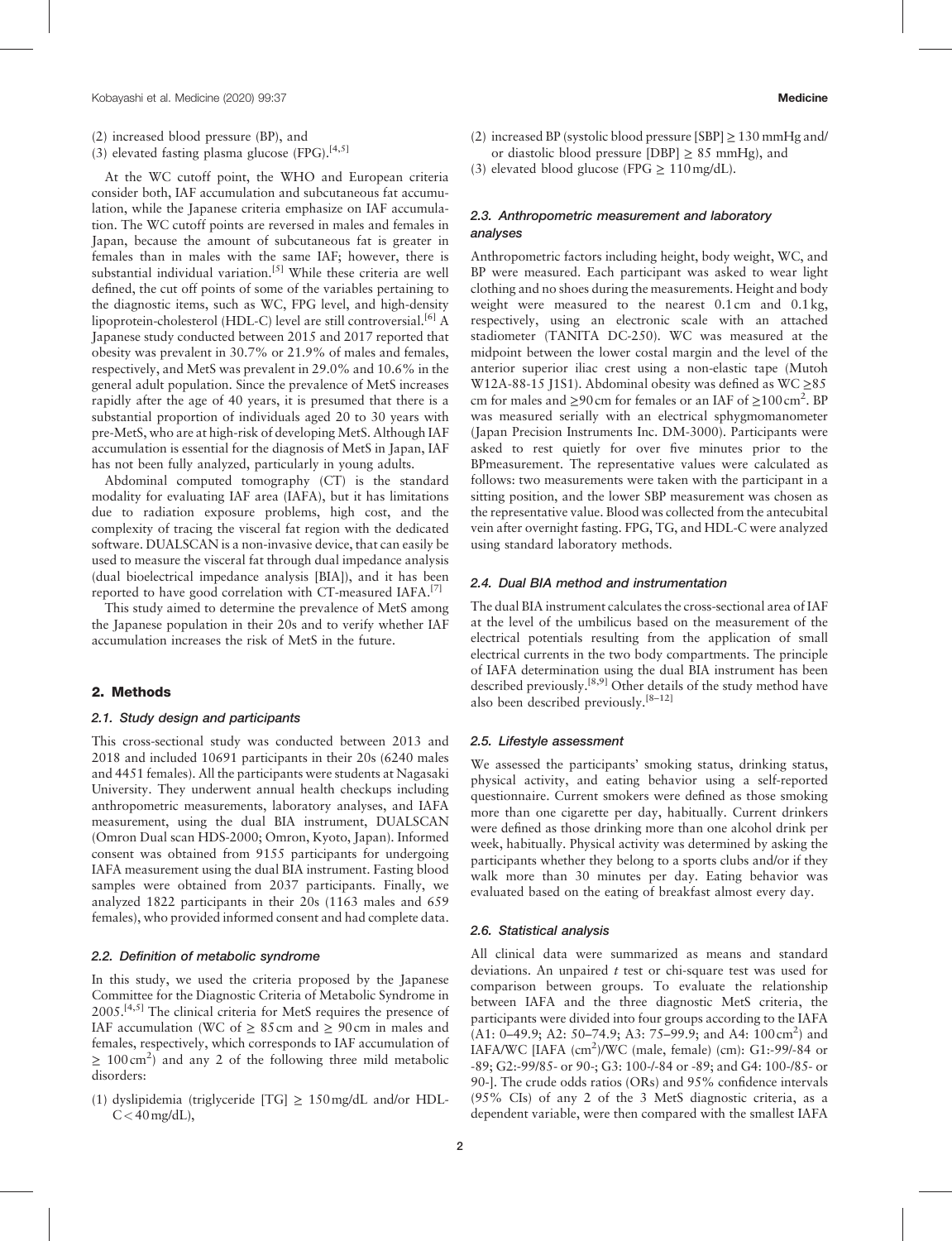|                        |                 | Male $(n=1163)$ | Female $(n=659)$ |            |         |  |
|------------------------|-----------------|-----------------|------------------|------------|---------|--|
| <b>Variables</b>       | $Mean + SD$     | $n$ (%)         | $Mean + SD$      | n(%)       | P value |  |
| Age (yr)               | $21.6 \pm 1.6$  |                 | $21.3 \pm 1.4$   |            | < 0.001 |  |
| BW (kg)                | $64.6 \pm 11.3$ |                 | $52.6 \pm 8.3$   |            | < .001  |  |
| BMI ( $kg/m2$ )        | $22.0 \pm 3.5$  |                 | $21.0 + 2.9$     |            | < .001  |  |
| Prevalence of MetS (%) |                 | 38/1163 (3.3)   |                  | 0/659(0.0) | < .001  |  |
| WC (cm)                | $77.6 + 9.5$    |                 | $72.7 \pm 8.0$   |            | < .001  |  |
| IAFA $\rm (cm^2)$      | $47.0 \pm 25.3$ |                 | $33.1 \pm 15.0$  |            | < .001  |  |
| SBP (mmHg)             | $124.3 + 9.8$   |                 | $113.8 \pm 10.3$ |            | < .001  |  |
| $DBP$ (mmHg)           | $72.3 + 8.2$    |                 | $69.6 + 7.9$     |            | < .001  |  |
| TG (mg/dL)             | $85.0 \pm 78.1$ |                 | $64.1 \pm 28.5$  |            | < .001  |  |
| HDL-C (mg/dL)          | $57.9 \pm 10.8$ |                 | $67.6 \pm 11.5$  |            | < .001  |  |
| FPG (mg/dL)            | $85.5 \pm 7.8$  |                 | $84.8 + 6.4$     |            | < 0.05  |  |

Prevalence of MetS: MetS ratio shows the ratio of MetS in each age. It is not the ratio of each age to the total population.

 $P$  value was calculated using the unpaired t test or chi-square test.

BMI=body mass index, BW=body weight, DBP=diastolic blood pressure, FPG=fasting plasma glucose, HDL-C=high density lipoprotein-cholesterol, IAFA=Intra-abdominal fat area, SBP=systolic blood pressure, TG=triglycerides, WC=waist circumference.

(A1) and IAFA/WC-group (G1), as reference. Multivariate logistic regression was then conducted by sex, smoking status, drinking status, physical activity, and eating behavior using scores of the self-reported questionnaire as the adjusted variables. The significance threshold was  $P < .05$ . All analyses were performed using SPSS software, version 23.0 (SPSS Inc., IL).

#### 2.7. Ethical issues

This study was approved by the research ethics committee of the Nagasaki University (approval number: 15013069), and informed consent was obtained from all participants.

# 3. Results

#### 3.1. Participant characteristics

Table 1 shows the characteristics of the study population, with the prevalence of MetS and metabolic parameters. MetS was prevalent in 3.3% and 0.0% of the males and females, respectively, according to the Japanese MetS criteria. The IAFA was  $47.0 \pm 25.3 \text{ cm}^2$  and  $33.1 \pm 15.0 \text{ cm}^2$  for the males and females, respectively. Age, BW, BMI, MetS prevalence, WC, IAFA, SBP, DBP, TG, and FPG were significantly higher while HDL-C was significantly lower in males.

# 3.2. Comparison between participants with and without abdominal obesity

Comparison between participants with abdominal obesity defined according to  $WC \geq 85$  cm and IAFA  $\geq 100$  cm<sup>2</sup> showed that MetS was prevalent in 18.7% or 0.0% of 203 males or 20 females with abdominal obesity (defined based on WC) and 41.0% or 0.0% of 39 males or 4 females (defined by IAFA), respectively (Tables 2 and 3). The values of BW, BMI, WC, IAFA, SBP, and DBP in males and those of BMI, WC, IAFA, and TG in females were higher in participants with abdominal obesity defined by IAFA than in those defined by WC (Tables 2 and 3).

We further compared the levels of MetS-related metabolic parameters between participants with and without abdominal obesity. There were significant differences in all parameters in those with abdominal obesity defined by IAFA except for age in males, and age and TG in females (Tables 2 and 3).

# 3.3. Relationship between IAFA subgroups and MetSrelated disorders

To evaluate the relationship between the levels of IAFA and MetS-related metabolic disorders including dyslipidemia, high BP, and high blood glucose, the participants were divided into 4 subgroups according to their IAFA designated groups, 1 through 4 (A1–4). Compared with group 1 (the smallest IAFA-group [A1]) values, the crude ORs and 95% CIs of MetS-related metabolic disorders were higher in all the groups with higher levels of IAFA (Table 4). After adjusting for sex, current smoking, current drinking, physical activity, and eating behavior, the significance of ORs were preserved (A2: OR: 4.80, 95% confidence interval [CI]: 2.42–9.51;A3: OR: 7.34, 95% CI: 3.01–17.89; A4: OR: 37.56, 95% CI: 16.06–87.80).

#### 3.4. IAFA or WC as an index of visceral fat accumulation

To evaluate the usefulness of the IAFA and WC as an index of abdominal obesity, the participants were divided into four groups according to 2 distinct definitions of abdominal obesity in the IAFA and WC designated groups, 1 through 4 (G1: IAFA < 100 cm<sup>2</sup> and  $WC < 85$  cm [male]/  $< 90$  cm [female]; G2: IAFA  $< 100$  cm<sup>2</sup> and WC  $\geq 85$  cm [male]/ $\geq 90$  cm [female]; G3: IAFA  $\geq 100$  cm<sup>2</sup> and WC < 85 cm [male]/ < 90 cm [female]; G4: IAFA  $\geq 100$  cm<sup>2</sup> and WC  $\geq 85$ cm [male]/≥ 90cm [female]). There were no participants in the G3 group in the current study. Compared with the G1 (no abdominal obesity by both, IAFA and WC) values, the crude ORs and 95% CIs were elevated in G2 and G4, and were markedly increased in G4 (defined by both, IAFA and WC) rather than in G2 (WC alone) (G2: OR: 8.42, 95% CI: 4.76–15.21; G4: OR: 35.85, 95% CI: 17.28– 74.37). After adjusting for sex, current smoking, current drinking, physical activity, and eating behavior, the significance of ORs was preserved in G2 and G4 (G2: OR: 5.66, 95% CI: 3.11–10.30; G4: OR: 24.56, 95% CI: 11.56–52.19) (Table 5).

#### 3.5. Discussion and Conclusions

The present study revealed that MetS was prevalent in 3.3% and 0.0% of the males and females, respectively, in Japanese adults aged 20 to 30 years; the risk of MetS related disorders increased in young adult who had abdominal obesity.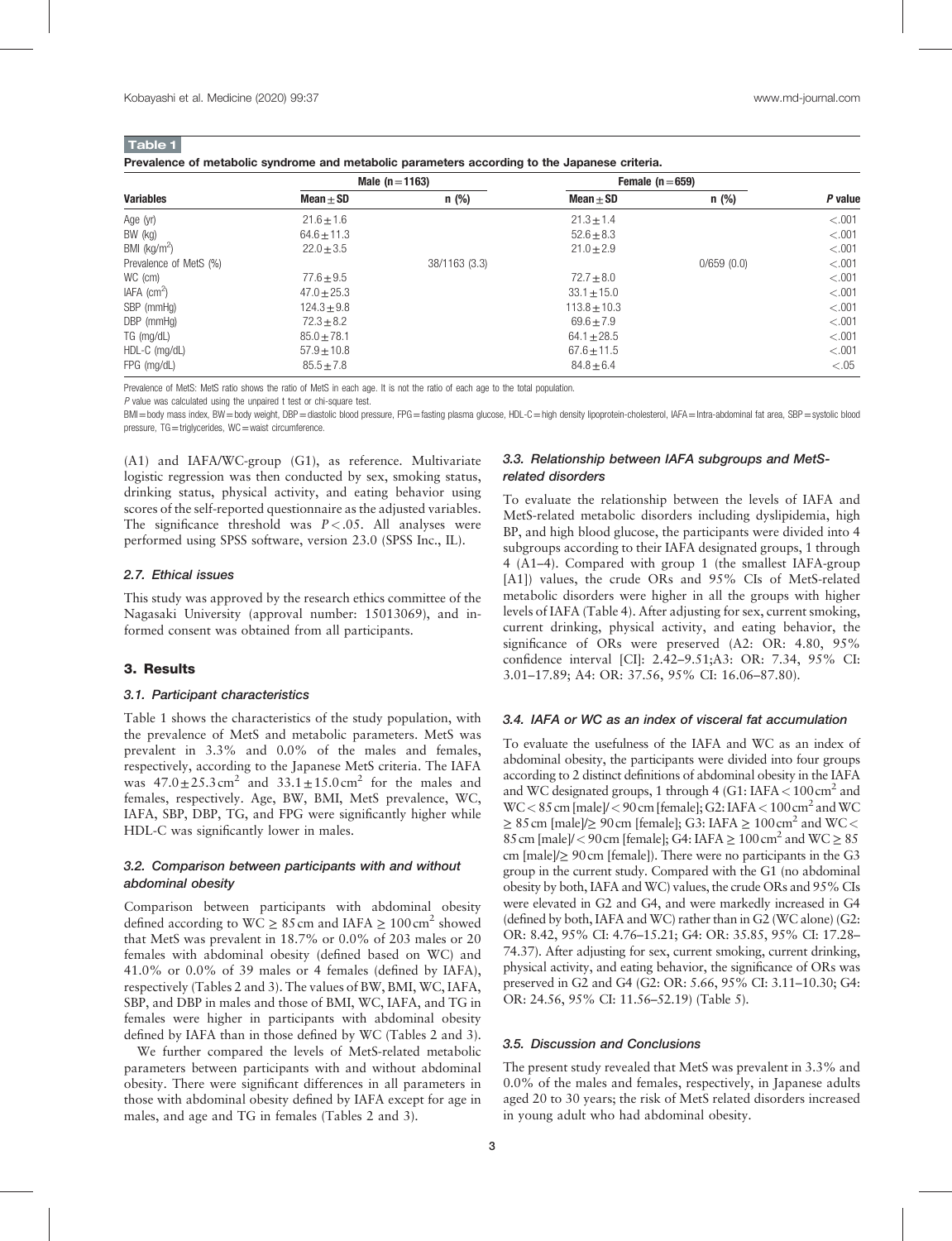# Table 2

# Comparison between males with and without abdominal obesity.

|                           |                 | Abdominal obesity defined according to WC |               |         | Abdominal obesity defined according to IAFA |                  |               |           |                        |
|---------------------------|-----------------|-------------------------------------------|---------------|---------|---------------------------------------------|------------------|---------------|-----------|------------------------|
| <b>Variables</b>          |                 | Mean $\pm$ SD                             | $n$ (%)       | P value |                                             | Mean $\pm$ SD    | $n$ (%)       | $P$ value | $P$ value <sup>†</sup> |
| N                         | WC < 85cm       |                                           | 960           |         | IAFA < 100cm <sup>2</sup>                   |                  | 1124          |           |                        |
|                           | $WC \geq 85$ cm |                                           | 203           |         | IAFA $\geq$ 100cm <sup>2</sup>              |                  | 39            |           |                        |
| Age (yr)                  | WC < 85cm       | $21.5 \pm 1.6$                            |               | < .001  | IAFA < 100cm <sup>2</sup>                   | $21.5 \pm 1.6$   |               | .60       | .24                    |
|                           | $WC \geq 85cm$  | $22.0 \pm 1.8$                            |               |         | IAFA $\geq$ 100cm <sup>2</sup>              | $21.5 \pm 1.0$   |               |           | .08                    |
| BW (kg)                   | WC < 85cm       | $61.0 \pm 6.9$                            |               | < .001  | IAFA < 100cm <sup>2</sup>                   | $63.5 + 9.4$     |               | < .001    | < 0.001                |
|                           | $WC \geq 85$ cm | $82.8 \pm 11.6$                           |               |         | IAFA $\geq$ 100cm <sup>2</sup>              | $99.3 \pm 10.0$  |               |           | < .001                 |
| BMI ( $kg/m2$ )           | WC < 85cm       | $20.8 \pm 2.0$                            |               | < .001  | IAFA $<$ 100 $cm2$                          | $21.5 \pm 2.8$   |               | < .001    | < .001                 |
|                           | $WC \geq 85$ cm | $27.5 \pm 3.5$                            |               |         | IAFA $\geq$ 100cm <sup>2</sup>              | $32.9 \pm 2.9$   |               |           | < .001                 |
| Prevalence of MetS (%)    | WC < 85cm       |                                           | 0/960(0.0)    | < .001  | IAFA < 100cm <sup>2</sup>                   |                  | 22/1124 (2.0) | < .001    | < .001                 |
|                           | $WC \geq 85$ cm |                                           | 38/203 (18.7) |         | IAFA $\geq$ 100cm <sup>2</sup>              |                  | 16/39 (41.0)  |           | < 0.05                 |
| WC (cm)                   | WC < 85cm       | $74.2 \pm 5.3$                            |               | < .001  | IAFA < 100cm <sup>2</sup>                   | $76.5 \pm 7.9$   |               | < .001    | < .001                 |
|                           | $WC \geq 85$ cm | $93.7 + 8.4$                              |               |         | IAFA $\geq$ 100cm <sup>2</sup>              | $106.3 \pm 6.8$  |               |           | < .001                 |
| $IAFA$ (cm <sup>2</sup> ) | WC < 85cm       | $39.7 \pm 16.8$                           |               | < .001  | IAFA < 100cm <sup>2</sup>                   | $43.6 \pm 19.3$  |               | < .001    | < .001                 |
|                           | $WC \geq 85$ cm | $80.0 \pm 31.6$                           |               |         | IAFA $\geq$ 100cm <sup>2</sup>              | $132.8 \pm 26.3$ |               |           | < .001                 |
| SBP (mmHg)                | WC < 85cm       | $122.6 \pm 9.5$                           |               | < .001  | IAFA $< 100$ cm <sup>2</sup>                | $123.7 + 9.9$    |               | < .001    | < 0.05                 |
|                           | $WC \geq 85cm$  | $131.1 \pm 9.4$                           |               |         | IAFA $\geq$ 100cm <sup>2</sup>              | $134.6 \pm 8.6$  |               |           | < 0.05                 |
| DBP (mmHg)                | WC < 85cm       | $71.4 \pm 8.0$                            |               | < .001  | IAFA < 100cm <sup>2</sup>                   | $71.9 \pm 8.2$   |               | < .001    | .13                    |
|                           | $WC \geq 85$ cm | $75.9 + 8.7$                              |               |         | IAFA $\geq$ 100cm <sup>2</sup>              | $79.0 \pm 7.6$   |               |           | < 0.05                 |
| TG (mg/dL)                | WC < 85cm       | $77.0 \pm 60.4$                           |               | < .001  | IAFA < 100cm <sup>2</sup>                   | $82.0 \pm 74.8$  |               | < .001    | .10                    |
|                           | $WC \ge 85cm$   | $120.5 \pm 124.1$                         |               |         | IAFA $\geq$ 100cm <sup>2</sup>              | $155.1 \pm 97.2$ |               |           | .10                    |
| HDL-C (mg/dL)             | WC < 85cm       | $59.1 \pm 10.5$                           |               | < .001  | IAFA $< 100$ cm <sup>2</sup>                | $58.2 \pm 10.7$  |               | < .001    | .07                    |
|                           | $WC \geq 85$ cm | $52.4 \pm 10.2$                           |               |         | IAFA $\geq$ 100cm <sup>2</sup>              | $49.5 + 8.7$     |               |           | .09                    |
| FPG (mg/dL)               | WC < 85cm       | $85.1 \pm 7.3$                            |               | < .001  | IAFA < 100cm <sup>2</sup>                   | $85.3 \pm 7.4$   |               | < .001    | .51                    |
|                           | $WC \geq 85$ cm | $87.2 \pm 7.9$                            |               |         | IAFA $\geq$ 100cm <sup>2</sup>              | $89.8 \pm 8.2$   |               |           | .07                    |

Prevalence of MetS: MetS ratio shows the ratio of MetS in each category. It is not the ratio of each category to the total population.

 $P$  value was calculated using the unpaired t test or chi-square test.

P value for non-abdominal obesity vs abdominal obesity (WC < 85 cm vs WC  $\geq 85$  cm / IAFA < 100 cm<sup>2</sup> vs IAFA  $\geq 100$  cm<sup>2</sup>).

† P value for WC vs IAFA.

BMI=body mass index, BW=body weight, DBP=diastolic blood pressure, IAFA=intra-abdominal fat area, SBP=systolic blood pressure, TG=triglycerides, WC=waist circumference.

# Table 3

| Comparison between females with and without abdominal obesity. |  |  |  |  |  |
|----------------------------------------------------------------|--|--|--|--|--|
|----------------------------------------------------------------|--|--|--|--|--|

|                             |                | Abdominal obesity defined according to WC |            |         | Abdominal obesity defined according to IAFA |                  |             |         |                        |
|-----------------------------|----------------|-------------------------------------------|------------|---------|---------------------------------------------|------------------|-------------|---------|------------------------|
| <b>Variables</b>            |                | Mean $\pm$ SD                             | $n$ (%)    | P value |                                             | Mean $\pm$ SD    | $n$ (%)     | P value | $P$ value <sup>†</sup> |
| N                           | WC < 90cm      |                                           | 639        |         | IAFA < 100cm <sup>2</sup>                   |                  | 655         |         |                        |
|                             | $WC \geq 90cm$ |                                           | 20         |         | IAFA $\geq$ 100cm <sup>2</sup>              |                  | 4           |         |                        |
| Age (yr)                    | WC < 90cm      | $21.2 \pm 1.4$                            |            | .26     | IAFA < 100cm <sup>2</sup>                   | $21.3 \pm 1.4$   |             | .65     | .87                    |
|                             | $WC \ge 90cm$  | $21.7 \pm 1.6$                            |            |         | IAFA $\geq$ 100cm <sup>2</sup>              | $21.0 \pm 0.0$   |             |         | .44                    |
| BW (kg)                     | WC < 90cm      | $51.9 \pm 7.0$                            |            | < 0.001 | IAFA $<$ 100 $cm2$                          | $52.4 \pm 7.9$   |             | < 0.001 | .18                    |
|                             | $WC \ge 90cm$  | $77.0 \pm 11.3$                           |            |         | IAFA $\geq$ 100cm <sup>2</sup>              | $86.5 \pm 6.4$   |             |         | .12                    |
| BMI $(kg/m2)$               | WC < 90cm      | $20.7 \pm 2.4$                            |            | < 0.001 | IAFA < 100cm <sup>2</sup>                   | $20.9 \pm 2.7$   |             | < 0.001 | .23                    |
|                             | $WC \geq 90cm$ | $29.1 \pm 4.4$                            |            |         | IAFA $\geq$ 100cm <sup>2</sup>              | $34.0 \pm 2.9$   |             |         | < 0.05                 |
| Prevalence of MetS (%)      | WC < 90cm      |                                           | 0/639(0.0) |         | IAFA < 100cm <sup>2</sup>                   |                  | 0/655(0.0)  |         |                        |
|                             | $WC \geq 90cm$ |                                           | 0/20(0.0)  |         | IAFA $\geq$ 100cm <sup>2</sup>              |                  | $0/4$ (0.0) |         |                        |
| WC (cm)                     | WC < 90cm      | $71.9 \pm 6.6$                            |            | < 0.001 | IAFA < 100cm <sup>2</sup>                   | $72.4 \pm 7.4$   |             | < .001  | .15                    |
|                             | $WC \geq 90cm$ | $97.3 \pm 8.0$                            |            |         | IAFA $\geq$ 100cm <sup>2</sup>              | $106.6 \pm 6.0$  |             |         | < 0.05                 |
| IAFA $\text{(cm}^2\text{)}$ | WC < 90cm      | $32.5 \pm 12.7$                           |            | < 0.01  | IAFA < 100cm <sup>2</sup>                   | $32.7 \pm 13.0$  |             | < .01   | .75                    |
|                             | $WC \ge 90cm$  | $59.6 \pm 40.8$                           |            |         | IAFA $\geq$ 100cm <sup>2</sup>              | $128.8 \pm 23.5$ |             |         | < .01                  |
| SBP (mmHg)                  | WC < 90cm      | $113.6 \pm 10.2$                          |            | < .01   | IAFA < 100cm <sup>2</sup>                   | $113.7 \pm 10.2$ |             | < .01   | .88                    |
|                             | $WC \ge 90cm$  | $119.8 \pm 11.1$                          |            |         | IAFA $\geq$ 100cm <sup>2</sup>              | $130.8 + 5.7$    |             |         | .07                    |
| DBP (mmHg)                  | WC < 90cm      | $69.3 \pm 7.8$                            |            | < 0.01  | IAFA < 100cm <sup>2</sup>                   | $69.4 \pm 7.9$   |             | < 0.05  | .82                    |
|                             | $WC \ge 90cm$  | $74.5 \pm 9.5$                            |            |         | IAFA $\geq$ 100cm <sup>2</sup>              | $78.3 \pm 7.8$   |             |         | .47                    |
| TG (mg/dL)                  | WC < 90cm      | $63.7 \pm 28.0$                           |            | .29     | IAFA < 100cm <sup>2</sup>                   | $63.6 \pm 27.8$  |             | .13     | .93                    |
|                             | $WC \ge 90cm$  | $70.8 \pm 39.3$                           |            |         | IAFA $\geq$ 100cm <sup>2</sup>              | $122.0 \pm 56.9$ |             |         | < 0.05                 |
| $HDL-C$ (mg/dL)             | WC < 90cm      | $67.9 \pm 11.6$                           |            | < .01   | IAFA < 100cm <sup>2</sup>                   | $67.7 \pm 11.6$  |             | < .01   | .86                    |
|                             | $WC \ge 90cm$  | $60.9 \pm 9.7$                            |            |         | IAFA $\geq$ 100cm <sup>2</sup>              | $51.0 \pm 5.2$   |             |         | .06                    |
| FPG (mg/dL)                 | WC < 90cm      | $84.7 \pm 6.3$                            |            | .09     | IAFA $<$ 100 $cm2$                          | $84.7 \pm 6.3$   |             | < .01   | .95                    |
|                             | $WC \geq 90cm$ | $87.2 \pm 8.5$                            |            |         | IAFA $\geq$ 100cm <sup>2</sup>              | $93.5 \pm 11.0$  |             |         | .21                    |

Prevalence of MetS: MetS ratio shows the ratio of MetS in each category. It is not the ratio of each category to the total population.

 $P$  value was calculated using the unpaired t test or chi-square test.

P value for non-abdominal obesity vs abdominal obesity (WC < 85 cm vs WC  $\geq 85$  cm / IAFA < 100 cm<sup>2</sup> vs IAFA  $\geq 100$  cm<sup>2</sup>).

 $\dagger$  P value for WC vs IAFA.

BMI=body mass index, BW=body weight, DBP=diastolic blood pressure, IAFA=intra-abdominal fat area, SBP=systolic blood pressure, TG=triglycerides, WC=waist circumference.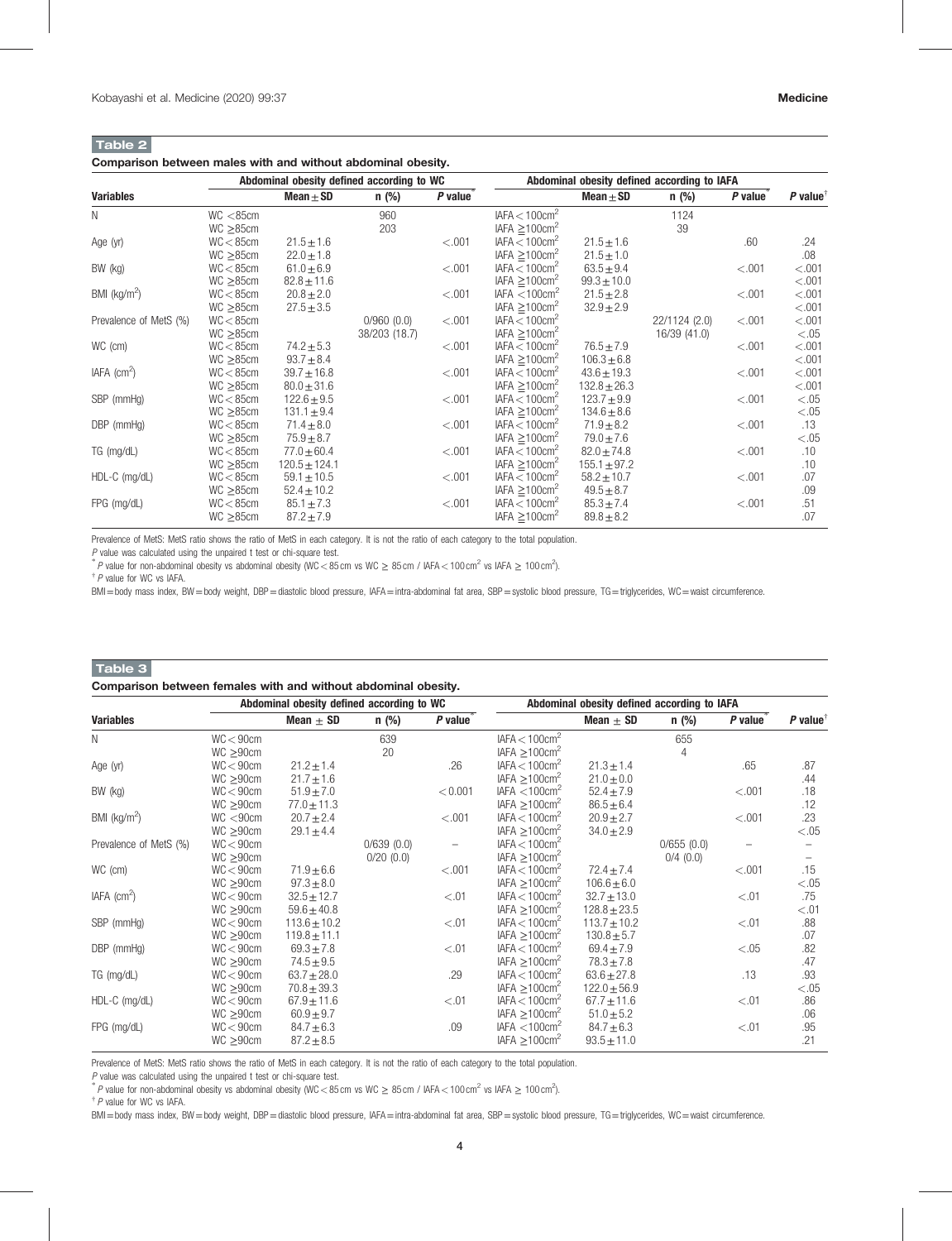| <b>Variables</b>  | Number of persons with any two<br>criteria / number of participants (%) | <b>Crude odds</b><br>ratio (95% CI) | Adjusted for sex, smoking, drinking,<br>exercise, and eating behavior (95% CI) |  |  |
|-------------------|-------------------------------------------------------------------------|-------------------------------------|--------------------------------------------------------------------------------|--|--|
| IAFA $\rm (cm^2)$ |                                                                         |                                     |                                                                                |  |  |
| A1: $0 - 49$      | 13/1305(1.0)                                                            | 1.00 (reference value)              | 1.00 (reference value)                                                         |  |  |
| A2: $50 - 74$     | 26 / 393 (6.6)                                                          | 7.04 (3.58–13.84)                   | $4.80(2.42 - 9.51)$                                                            |  |  |
| A3: 75-99         | 9 / 81 (11.1)                                                           | 12.42 (5.14-30.02)                  | 7.34 (3.01-17.89)                                                              |  |  |
| A4: $100$         | 16 / 43 (37.2)                                                          | 58.90 (25.81-134.41)                | 37.56 (16.06-87.80)                                                            |  |  |

Relationship between intra-abdominal fat area and the risk of any two of the three diagnostic criteria for metabolic syndrome.

A1–4: Four groups of participants according to the IAFA level.

CI=confidence interval, IAFA=intra-abdominal fat area.

Our results have shown that a certain population of young adult males, but not females has MetS in Japan. Few studies had investigated the risk of MetS in young adults. In these previous reports, the prevalence of MetS ranged from  $3.7\%$  to  $10\%$ .<sup>[3,13]</sup> Another study reported an increasing IAF distribution in boys, but not girls in Japanese non-obese children aged older than 10 years.<sup>[14]</sup> We have previously reported the relationship between IAF accumulation and hypertension in males, but not in females in our university students.<sup>[12]</sup> Although there could be a sex difference in IAFA in Japanese young adults, our study revealed that almost all levels of MetS components were significantly elevated in both, males and females with abdominal obesity. These findings indicate that a substantial proportion of those aged 20 to 30 years with pre-MetS have a risk of developing MetS in the future, irrespective of sex.

In the clinical setting in Japan, IAF accumulation is often evaluated by measuring WC at the umbilical level.<sup>[14]</sup> Several previous studies in Japan demonstrated a strong correlation between the level of umbilical WC and the risk of Met $S^{[15,16]}$ ; however, this method is not used internationally.<sup>[17-20]</sup> The Japan Obesity Society proposed a standard WC  $\geq 85$  cm for males and  $\geq 90$  cm for females as the main diagnostic criteria of MetS, corresponding to an IAF accumulation of  $\geq 100 \text{ cm}^2$  based on a study in adults aged approximately 55 years.<sup>[21]</sup> In Japan, metabolic health check-up diagnosis is heavily based on the WC. However, recently, even if the WC is within the standard limit, the existence of "hidden metabolism" with dyslipidemia, high BP, and high blood sugar level has been regarded as a problem. Approximately more than 9 million Japanese aged over 40 years have "hidden metabolism".<sup>[22]</sup> The current method of taking WC measurements first overlook the "hidden metabolism" and cannot identify the risks for other diseases such as cardiovascular disease or stroke. Thus, urgent measures against "hidden metabolism" are needed in adults. In this context, it is questionable whether the WC levels in adults can be used to diagnose MetS in young adults in their 20s or to predict MetSrelated metabolic disorders, which can consequently lead to the development of MetS in the future. To evaluate the usefulness of the definition of MetS by WC, corresponding to IAF accumulation in young adults, we compared several MetS-related metabolic parameters between participants with and without abdominal obesity, defined by WC and IAFA using a noninvasive device, DUALSCAN.

The mean level of IAF in the group with abdominal obesity defined by WC was only  $80.0 \pm 31.6 \text{ cm}^2$ , and was significantly smaller than that by IAFA  $(132.8 \pm 26.3 \text{ cm}^2 P < .01)$ , indicating that the definition of abdominal obesity by WC was overestimated. The definition by IAFA  $\geq 100 \text{ cm}^2$  was more predictable for the diagnosis of MetS among participants with abdominal obesity compared to that by WC (18.7% (38/203) vs 41.0 (16/39),  $P < .05$ ), since the number of those with abdominal obesity estimated by WC was significantly larger than that by IAFA. Further, almost all the values of MetS components were significantly elevated based on the levels of IAFA. Interestingly, in our study, the risk markedly increased in participants with abdominal obesity defined by both, IAFA and WC rather than by WC alone. Taken together with these results, the IAFA could be a better index of the definition of abdominal obesity rather than WC as one of the criteria of MetS in young adults in their 20s.

The present study has several strengths, including the direct assessment of IAF using DUALSCAN; this allowed for precise analysis of the relationship between IAF and MetS in adults in their 20s. In addition, we had a reasonable sample size  $(>1000$ subjects). Nevertheless, this study also had a limitation. The study subjects were chosen from one place (Nagasaki university), which was not representative of the general population. However, we confirm a similar mean BMI between our participants and the participants in the National Nutrition Survey in Japan (annual

Table 5

|  | Relationship between intra-abdominal fat area /waist circumference and risk of any 2 of the 3 MetS diagnostic criteria. |  |  |  |  |  |
|--|-------------------------------------------------------------------------------------------------------------------------|--|--|--|--|--|
|  |                                                                                                                         |  |  |  |  |  |

|                | <b>Variables</b>          | Number of persons with any two<br>criteria / number of participants (%) | <b>Crude odds</b><br>ratio (95% CI) | Adjusted for sex, smoking, drinking,<br>exercise, and eating behavior (95% CI) |                        |
|----------------|---------------------------|-------------------------------------------------------------------------|-------------------------------------|--------------------------------------------------------------------------------|------------------------|
|                | $IAFA$ (cm <sup>2</sup> ) | WC (male/female) (cm)                                                   |                                     |                                                                                |                        |
| G1             | $<$ 100                   | $<$ 85/ $<$ 90                                                          | 26/1599(1.6)                        | 1.00 (reference value)                                                         | 1.00 (reference value) |
| G <sub>2</sub> | <100                      | $85 \ge 190 \ge$                                                        | 22 / 180 (12.2)                     | 8.42 (4.67-15.21)                                                              | $5.66(3.11 - 10.30)$   |
| G <sub>3</sub> | $100 \geq$                | $<$ 85/ $<$ 90                                                          | 0/0(0)                              |                                                                                |                        |
| G <sub>4</sub> | 100 >                     | $85 \ge 190 \ge$                                                        | 16 / 43 (37.2)                      | 35.85 (17.28-74.37)                                                            | 24.56 (11.56-52.19)    |

G1–4: Four groups of participants according to IAFA and WC levels.

 $Cl =$ confidence interval, IAFA = intra-abdominal fat area, WC = waist circumference.